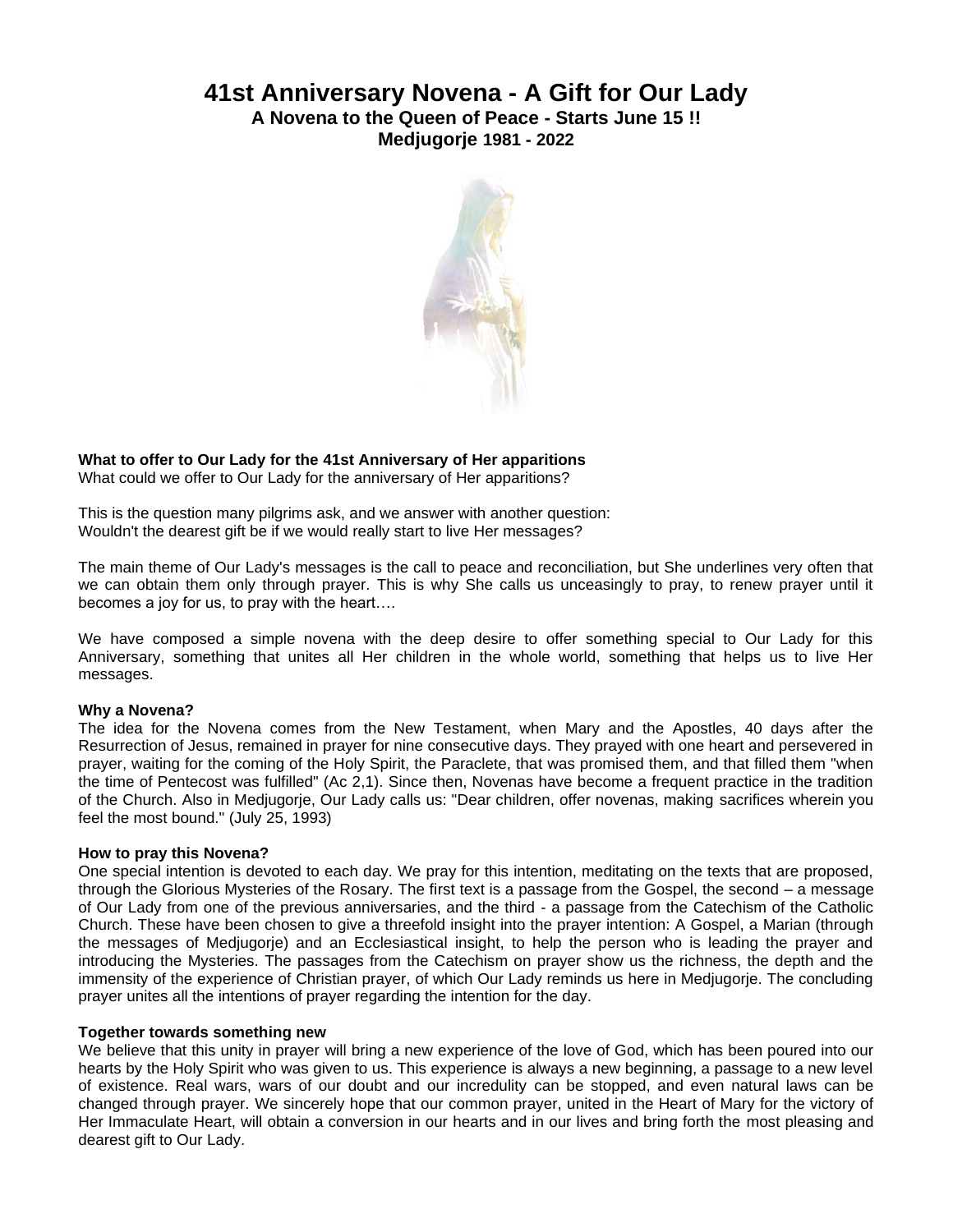## **1st day We pray for the Visionaries**

- 1. Prayer to the Queen of Peace
- 2. Veni Creator Spiritus
- 3. Glorious Mysteries of the Rosary

#### **Texts for Meditation**

Jesus said to his disciples: "These are my words that I spoke to you while I was still with you, that everything written about me in the law and in the prophets and psalms must be fulfilled." Then he opened their minds to understand the scriptures. And he said to them: "thus it is written that the Messiah would suffer and rise from the dead on the third day, and that repentance, for the forgiveness of sins, would be preached in his name to all the nations, beginning from Jerusalem. You are witnesses of these things. And behold I am sending the promise of my Father upon you; but stay in the city until you are clothed with the power from on high." (Lk 24,44-49)

"Dear children! Today I thank you for living and witnessing to my messages with your life. Little children, be strong and pray so that prayer may give you strength and joy. Only in this way will each of you be mine and I will lead you on the way of salvation. Little children, pray and with your life bear witness to my presence here. May each day be a joyful witness for you of God's love. Thank you for having responded to my call." (Message, June 25, 1999)

"Prayer is the raising of one's mind and heart to God or the requesting of good things from God." But when we pray, do we speak from the height of our pride and will, or "out of the depths" of a humble and contrite heart? He who humbles himself will be exalted; humility is the foundation of prayer, only when we humbly acknowledge that "we do not know how to pray as we ought," are we ready to receive freely the gift of prayer. "Man is a beggar before God." (CCC: 2559)

4. The Litany of the Blessed Virgin

**Concluding prayer:** Lord, You call all Christians to be real witnesses of Your life and of Your love. Today, we thank You in a special way for the visionaries and for their mission in witnessing to the messages of the Queen of Peace. We present to You all of their needs. We pray for each one of them personally, that You may be near them, so that they may grow unceasingly in the experience of Your strength. We pray that You guide them to a deeper and more humble prayer in further witnessing to the presence of Our Lady in Medjugorje. Amen.

## **2nd day We pray for all Priests who Minister at the Sanctuary**

- 1. Prayer to the Queen of Peace
- 2. Veni Creator Spiritus
- 3. Glorious Mysteries of the Rosary

#### **Texts for Meditation**

Jesus said to his disciples: "Amen, amen I say to you, whoever believes in me will do the works that I do, and will do greater ones than these, because I am going to the Father. And whatever you ask in my name, I will do, so that the Father may be glorified in the Son. If you ask anything of me in my name, I will do it." (Jn 14,12-14)

"Dear children! Today I am with you in a special way and I bring you my motherly blessing of peace. I pray for you and I intercede for you before God, so that you may comprehend that each of you is a carrier of peace. You cannot have peace if your heart is not at peace with God. That is why, little children, pray, pray, pray, because prayer is the foundation of your peace. Open your heart and give time to God so that He will be your friend. When true friendship with God is realized, no storm can destroy it. Thank you for having responded to my call." (Message, June 25, 1997)

"If you knew the gift of God!" The wonder of prayer is revealed beside the well where we come seeking water: there, Christ comes to meet every human being. It is he who first seeks us and asks us for a drink. Jesus thirsts; his asking arises from the depths of God's desire for us. Whether we realize it or not, prayer is the encounter of God's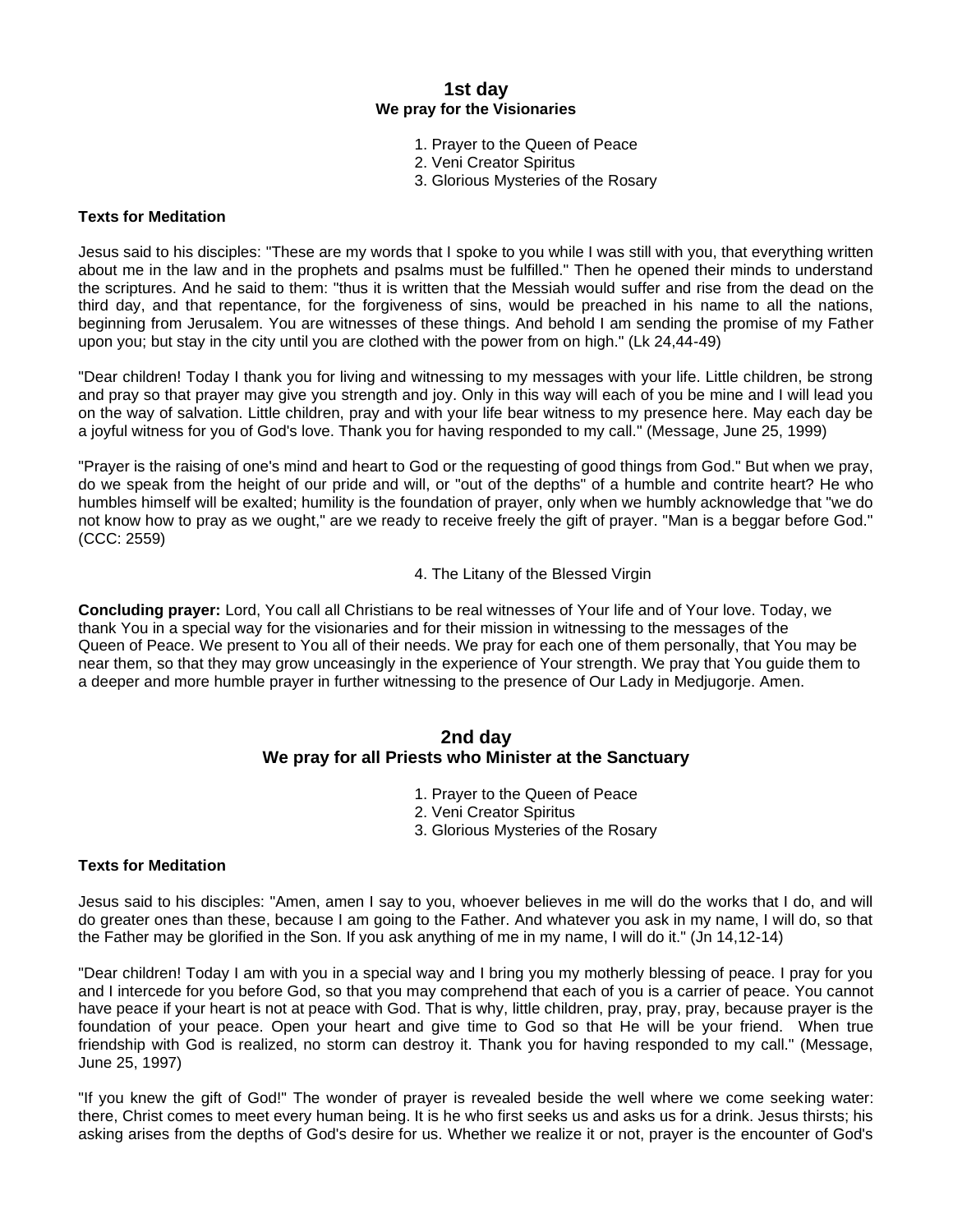thirst with ours. God thirsts that we may thirst for him. "You would have asked him, and he would have given you living water." Paradoxically our prayer of petition is a response to the plea of the living God: "They have forsaken me, the fountain of living waters, and hewn out cisterns for themselves, broken cisterns that can hold no water!" Prayer is the response of faith to the free promise of salvation and also a response of love to the thirst of the only Son of God. (CCC: 2560, 2561)

4. The Litany of the Blessed Virgin

**Concluding prayer:** Lord, You are the only source of life, the only One who can quench our thirst for love and friendship. We thank You for Your humility in working through a simple man, a priest, giving Yourself to Your people in Holy Mass, in the Sacraments, in Benedictions. Today, we invoke in a special way Your blessing on all priests who minister at the Sanctuary of the Queen of Peace. May they further discover the power of faith through which You grant them whatever they ask of You. May they also become true carriers of peace, fruits of their deeply felt friendship with You. Amen.

## **3rd day We pray for all Parishioners**

- 1. Prayer to the Queen of Peace
- 2. Veni Creator Spiritus
- 3. Glorious Mysteries of the Rosary

#### **Texts for Meditation**

Jesus said to his disciples: "I am the vine, you are the branches. Whoever remains in me and I in him will bear much fruit, because without me you can do nothing. Anyone who does not remain in me will be thrown out like a branch and wither; people will gather them and throw them into a fire and they will be burned. If you remain in me and my words remain in you, ask whatever you want and it will be done for you. By this is my Father glorified, that you bear much fruit and become my disciples. As the Father loves me, so also I love you. Remain in my love. If you keep my commandments, you will remain in my love, just as I have kept my Father's commandments and remain in his love. I have told you this so that my joy might be in you and your joy might be complete." (Jn 15,5-8)

"Dear children! Today I thank you for all the sacrifices you have offered these days. Little children, I invite you to open yourselves to me and to decide for conversion. Your hearts, little children, are still not completely open to me and therefore, I invite you again to open to prayer so that in prayer the Holy Spirit will help you, that your hearts become of flesh and not of stone. Little children, thank you for having responded to my call and for having decided to walk with me toward holiness." (Message, June 25, 1996)

Where does prayer come from? Whether prayer is expressed in words or gestures, it is the whole man who prays. But in naming the source of prayer, Scripture speaks sometimes of the soul or the spirit, but most often of the heart (more than a thousand times). According to Scripture, it is the heart that prays. If our heart is far from God, the Lords of prayer are in vain. (CCC: 2562)

#### 4. The Litany of the Blessed Virgin

**Concluding prayer:** Thank You, Lord, for Your love, thank You for the call to remain with the heart in Your love and to bear much fruit. Thank You for having chosen this parish in a special way, by giving it to Your Mother, the Queen of Peace, with the mission to call the world to peace and reconciliation, to conversion through the renewal of fasting and prayer. Thank You for the openness of each heart, which knew how to receive Her, and allowed Her to make each of them a visible sign for those who come here. Today we pray to You, o Lord: make this parish an even greater sign of the Kingdom of God, and help the parishioners to become joyful and holy fruits of the presence of Our Lady. Amen.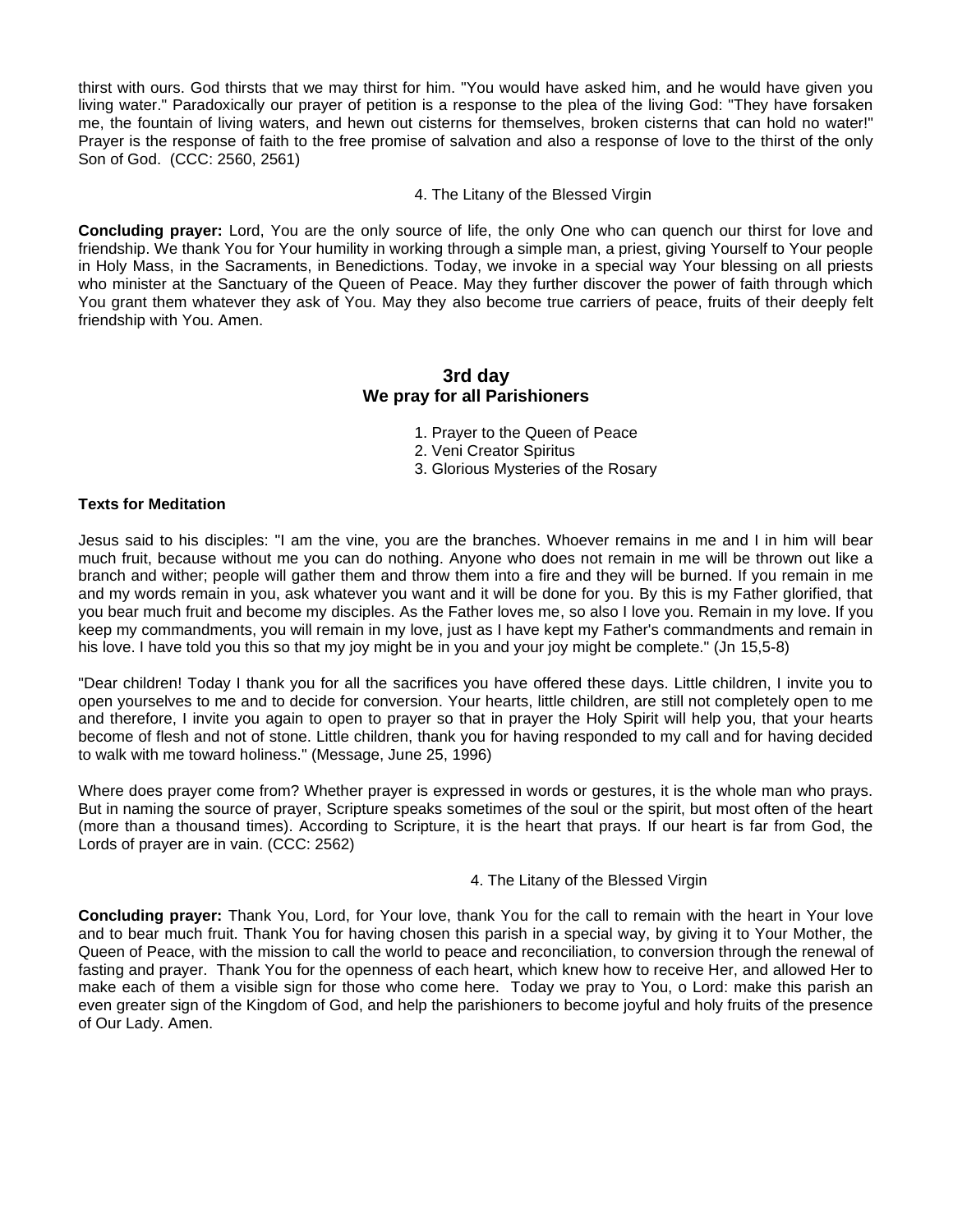## **4th day We pray for all Leaders in the Church**

- 1. Prayer to the Queen of Peace
- 2. Veni Creator Spiritus
- 3. Glorious Mysteries of the Rosary

### **Texts for Meditation**

Jesus said to his disciples: "I am the light of the world. Whoever follows me will not walk in darkness, but will have the light of life." (Jn 8,12)

"Dear Children! Today I am happy to see you in such great numbers, that you have responded and have come to live my messages. I invite you, little children, to be my joyful carriers of peace in this troubled world. Pray for peace so that as soon as possible a time of peace, which my heart waits impatiently for, may reign. I am near to you, little children, and intercede for every one of you before the Most High. I bless you with my motherly blessing. Thank you for having responded to my call." (Message, June 25, 1995)

The heart is the dwelling-place where I am, where I live; according to the Semitic or Biblical expression, the heart is the place "to which I withdraw." The heart is our hidden centre, beyond the grasp of our reason and of others; only the Spirit of God can fathom the human heart and know it fully. The heart is the place of decision, deeper than our psychic drives. It is the place of truth, where we choose life or death. It is the place of encounter, because as image of God we live in relation: it is the place of covenant. (CCC: 2563)

4. The Litany of the Blessed Virgin

**Concluding prayer:** Thank You, O Lord, for giving us the Church as Mother and Spouse, to lead us in our earthly life on a path of light towards You. Thank You, because in the Church we are all brothers and sisters, and embers of one Mystical Body. Today we pray for those who lead the Church: may they unceasingly renew within themselves their covenant with You, the One and Only True Head, so as to become faithful and joyful carriers of peace and truth in this troubled world. Amen.

### **5th day We pray for all Pilgrims who already came to Medjugorje**

- 1. Prayer to the Queen of Peace
- 2. Veni Creator Spiritus
- 3. Glorious Mysteries of the Rosary

#### **Texts for Meditation**

Jesus said to his disciples: "Whoever wishes to come after me must deny himself, take up his cross, and follow me. For whoever wishes to save his life will lose it, but whoever loses his life for my sake and that of the gospel will save it. What profit is there for one to gain the whole world and forfeit his life? (Mk 8,34-38)

"Dear children! Today I am happy, even if in my heart there is still a little sadness for all those who have started on this path and then have left it. My presence here is to take you on a new path, the path to salvation. This is why I call you, day after day to conversion. But if you do not pray, you cannot say that you are on the way to being converted. I pray for you and I intercede to God for peace; first peace in your hearts and also peace around you, so that God may be your peace. Thank you for having responded to my call." (Message, June 25, 1992)

Christian prayer is a covenant relationship between God and man in Christ. It is the action of God and of man, springing forth from both the Holy Spirit and ourselves, wholly directed to the Father, in union with the human will of the Son of God made man. (CCC: 2564)

4. The Litany of the Blessed Virgin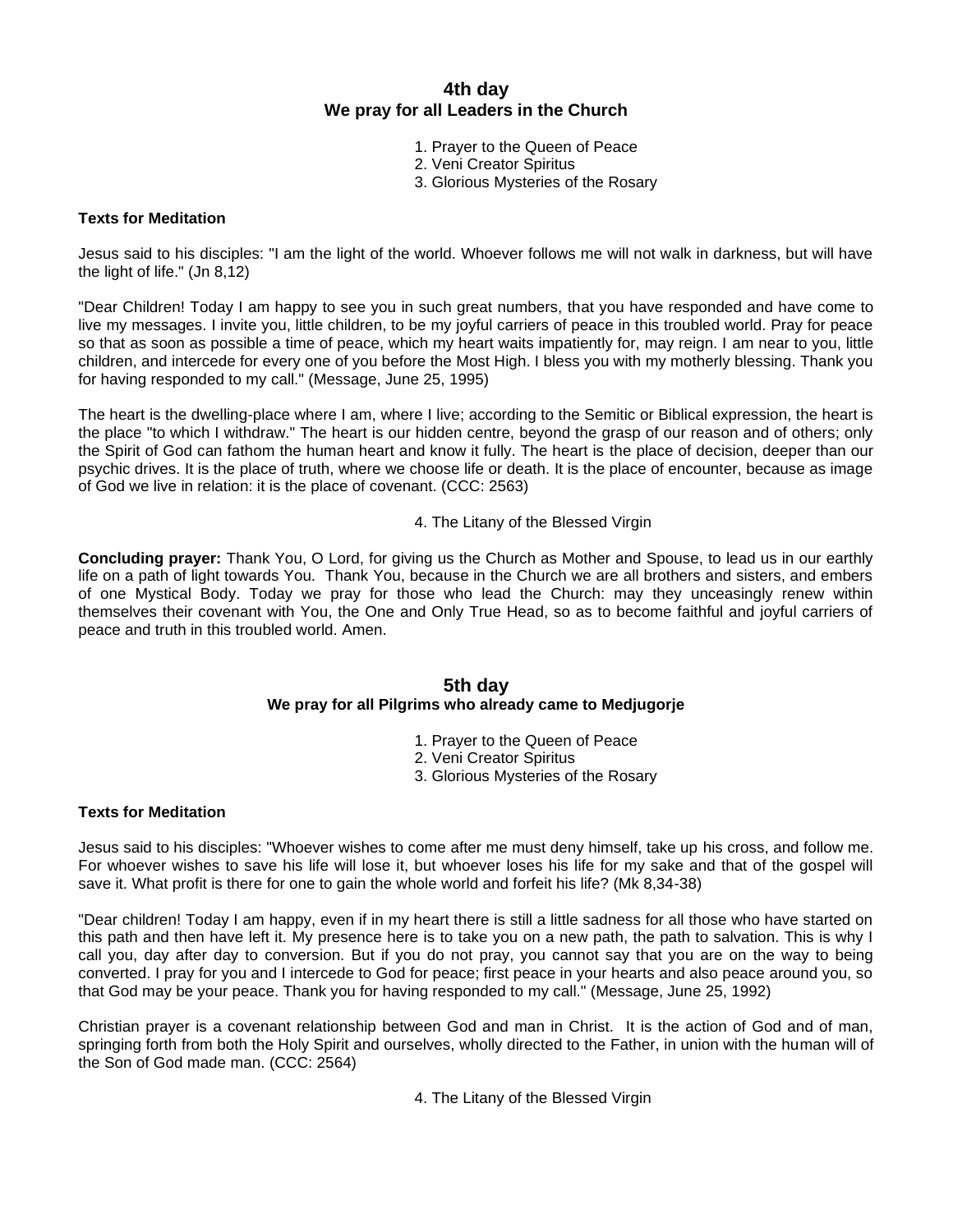**Concluding prayer:** Our lives, O Lord, are in Your hands. You alone know what we need to be saved. Thank You for teaching us this here in Medjugorje for 41 years through Your Mother, who came to lead us on the way of salvation. Bless and strengthen all those who have started to walk on the way of conversion and prayer here in Medjugorje. Strengthen their faith, their hope and their charity and never let them betray their covenant with You. Amen.

## **6th day We pray for all Pilgrims who will come to Medjugorje**

- 1. Prayer to the Queen of Peace
- 2. Veni Creator Spiritus
- 3. Glorious Mysteries of the Rosary

#### **Texts for Meditation**

At that time Jesus said: "I give praise to you, Father, Lord of heaven and earth, for although you have hidden these things from the wise and the learned you have revealed them to the childlike. Yes, Father, such has been your gracious will. All things have been handed over to me by my Father. No one knows the Son except the Father, and no one knows the Father except the Son and anyone to whom the Son wishes to reveal him. Come to me, all you who labor and are burdened, and I will give you rest. Take my yoke upon you and learn from me, for I am meek and humble of heart; and you will find rest for yourselves. For my yoke is easy, and my burden light." (Mt 11,25-30)

"Dear children! Today I also rejoice at your presence here. I bless you with my motherly blessing and intercede for each one of you before God. I call you anew to live my messages and to put them into life and practice. I am with you and bless all of you day by day. Dear children, these are special times and, therefore, I am with you to love and protect you; to protect your hearts from Satan and to bring you all closer to the heart of my Son, Jesus. Thank you for having responded to my call." (Message, June 25, 1993)

In the New Covenant, prayer is the living relationship of the children of God with their Father who is good beyond measure, with his Son Jesus Christ and with the Holy Spirit. The grace of the Kingdom is "the union of the entire holy and royal Trinity . . . with the whole human spirit." Thus, the life of prayer is the habit of being in the presence of the thrice-holy God and in communion with him. This communion of life is always possible because, through Baptism, we have already been united with Christ. Prayer is Christian insofar as it is communion with Christ and extends throughout the Church, which is his Body. Its dimensions are those of Christ's love. (CCC: 2565)

4. The Litany of the Blessed Virgin

**Concluding prayer:** We have not chosen You, O Lord, but You have chosen us. You alone know all the little ones who will receive the grace of the revelation of Your love through Your Mother, here in Medjugorje. We pray for all pilgrims who will come to Medjugorje: protect their hearts from all satanic attacks and open their hearts to all inspirations coming from Your Heart and from the Heart of Mary. Amen.

#### **7th day**

### **We pray for all the Medjugorje Prayer Groups and Centres in the Whole World**

- 1. Prayer to the Queen of Peace
- 2. Veni Creator Spiritus
- 3. Glorious Mysteries of the Rosary

#### **Texts for Meditation**

Jesus said to his disciples: "Do to others whatever you would have them do to you. This is the law and the prophets. Enter through the narrow gate; for the gate is wide and the road broad that leads to destruction and those who enter through it are many. How narrow is the gate and constricted the road that leads to life. And those who find it are few." (Mt 7,12-14)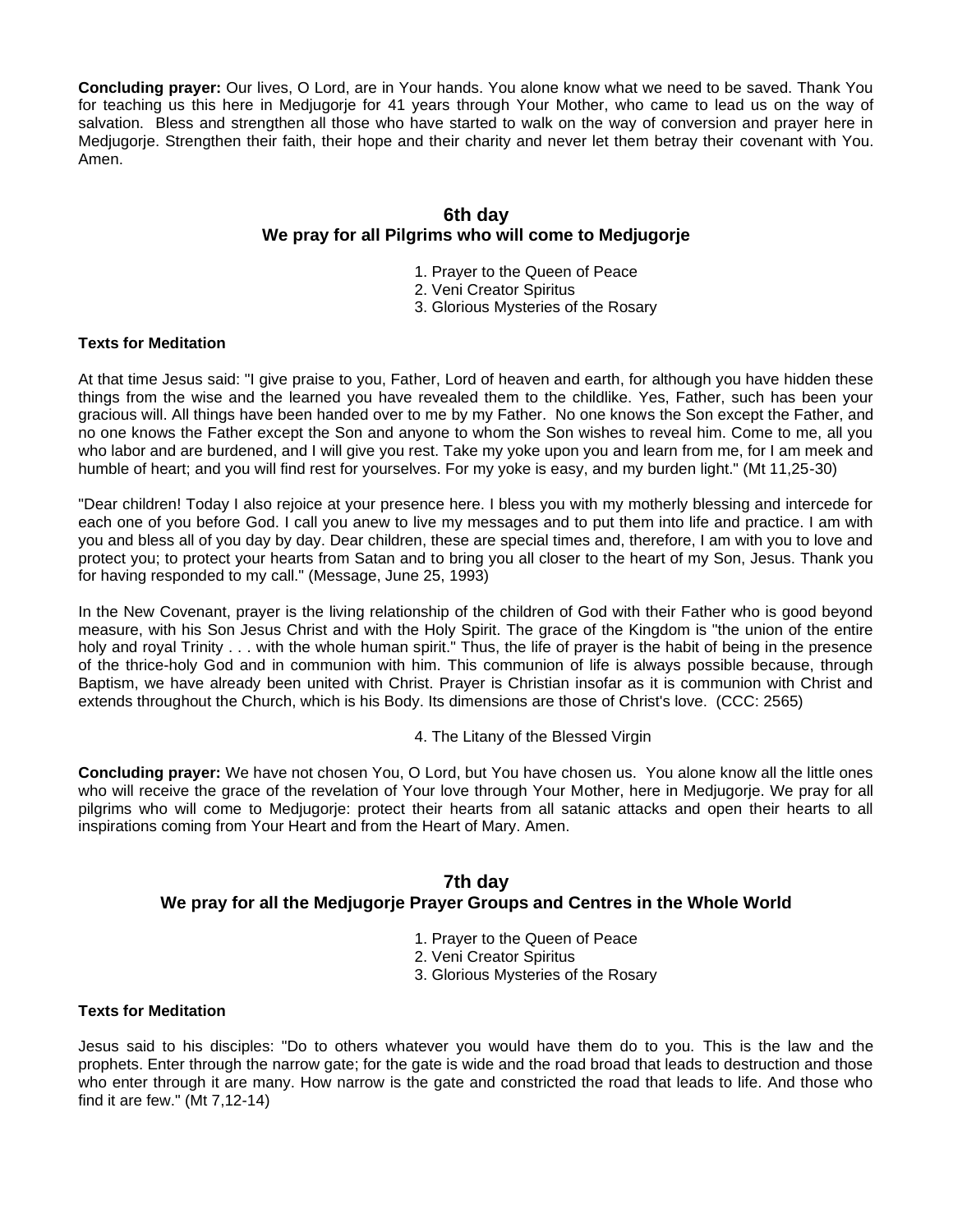"Dear children! I am calling you to that love which is loyal and pleasing to God. Little children, love bears everything bitter and difficult for the sake of Jesus who is love. Therefore, dear children, pray that God come to your aid, not however according to your desire, but according to His love. Surrender yourself to God so that He may hear you, console you and forgive everything inside you, which is a hindrance on the way of love. In this way God can move your life, and you will grow in love. Dear children, glorify God with a hymn of love so that God's love may be able to grow in you day by day to its fullness. Thank you for having responded to my call." (Message, June 25, 1988)

In prayer the Holy Spirit unites us to the person of the only Son, in his glorified humanity, through which and in which our filial prayer unites us in the Church with the Mother of Jesus. Mary gave her consent in faith at the Annunciation and maintained it without hesitation at the foot of the Cross. Ever since, her motherhood has extended to the brothers and sisters of her Son "who still journey on earth surrounded by dangers and difficulties." Jesus, the only mediator, is the way of our prayer; Mary, his mother and ours, is wholly transparent to him: she "shows the way" (hodigitria), and is herself "the Sign" of the way, according to the traditional iconography of East and West. (CCC: 2673, 2674)

#### 4. The Litany of the Blessed Virgin

**Concluding prayer:** Love is the sign of recognition to Your disciples, O Lord. We thank You for every response of love given through service and gifts to others. We pray for all members of the Medjugorje Prayer Groups and Centres in the whole world. Together with Your Mother, may they more courageously and resolutely, within their families and wherever they live, always show this narrow way, the only one that leads to You. Help them to grow day by day in the fullness of Your Love. Amen.

## **8th day We pray for the realization of all fruits and Messages of Medjugorje**

- 1. Prayer to the Queen of Peace
- 2. Veni Creator Spiritus
- 3. Glorious Mysteries of the Rosary

### **Texts for Meditation**

Jesus said to his disciples: "For God so loved the world that he gave his only Son, so that everyone who believes in him might not perish but might have eternal life. For God did not send his Son into the world to condemn the world, but that the world might be saved through him. Whoever believes in him will not be condemned, but whoever does not believe has already been condemned, because he has not believed in the name of the only Son of God. And this is the verdict, that the light came into the world, but people preferred darkness to light, because their works were evil. For everyone who does wicked things hates the light and does not come towards the light, so that his works might not be exposed. But whoever lives the truth comes to the light, so that his works may be clearly seen as done in God." (Jn 3,16-21)

"Dear children! Today, on this great day, which you have given to me, I desire to bless all of you and to say: these days while I am with you are days of grace. I desire to teach you and help you to walk the way of holiness. There are many people who do not desire to understand my messages and to accept with seriousness what I am saying. But you I therefore call and ask that by your lives and by your daily living you witness my presence. If you pray, God will help you to discover the true reason for my coming. Therefore, little children, pray and read the Sacred Scriptures so that through my coming you discover the message in Sacred Scripture for you. Thank you for having responded to my call." (Message, June 25,1991)

Mary is the perfect Orans (pray-er), a figure of the Church. When we pray to her, we are adhering with her to the plan of the Father, who sends his Son to save all men. Like the beloved disciple we welcome Jesus' mother into our homes, for she has become the mother of all the living. We can pray with and to her. The prayer of the Church is sustained by the prayer of Mary and united with it in hope. (CCC: 2679)

#### 4. The Litany of the Blessed Virgin

**Concluding prayer:** We thank You, O Father, for having given us Your Son and His Mother, so that none of those who believe in them and listen to them may be lost. Thank You for caring for each person and, in Your mercy, for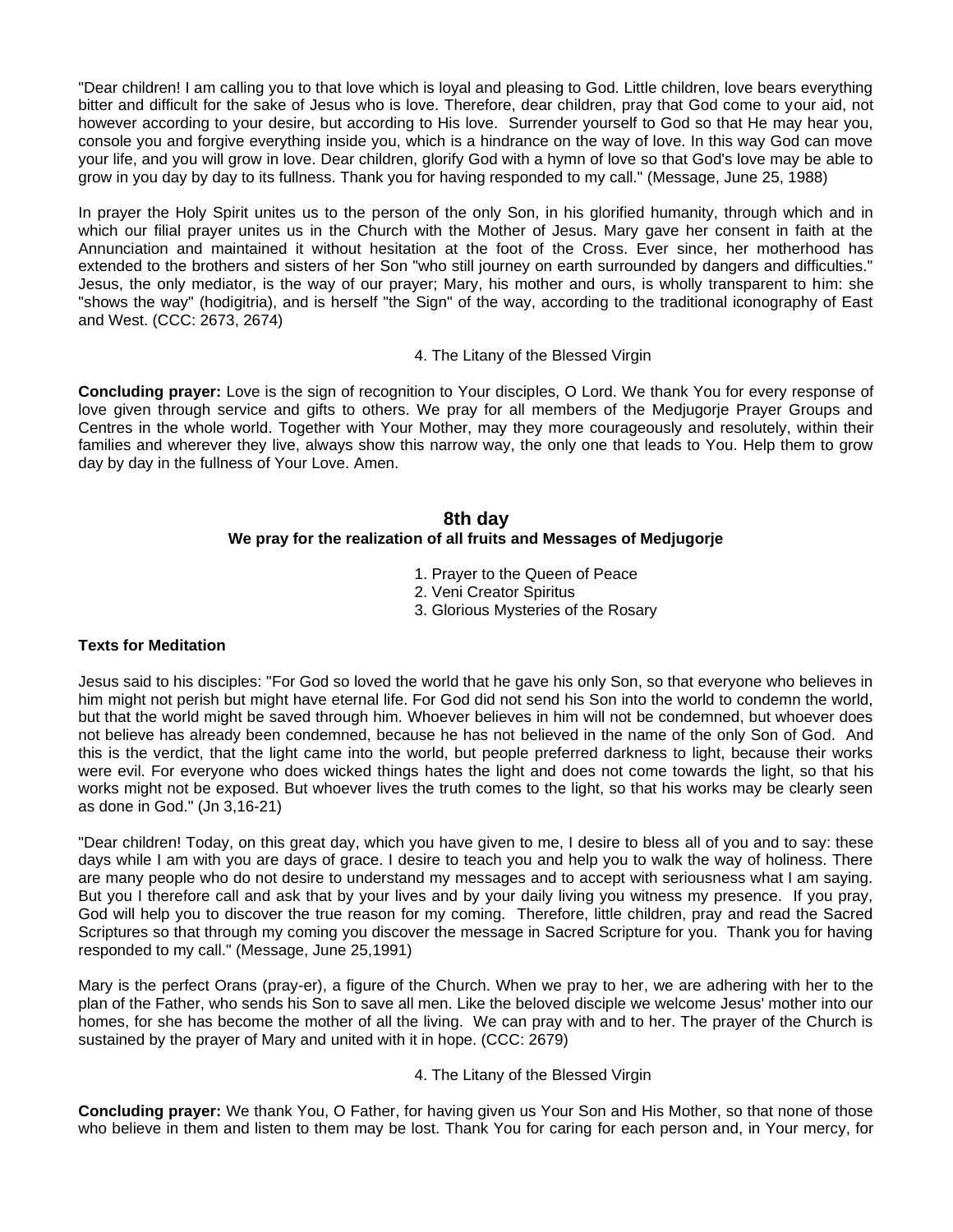condemning no one. We pray today for all that Our Lady has prayed for here in Medjugorje, and for every grace that has been poured out here into the world. May it bring the fruit of holiness and serve You in Your plan of salvation. Amen.

## **9th day We pray for the Intentions of the Queen of Peace**

- 1. Prayer to the Queen of Peace
- 2. Veni Creator Spiritus
- 3. Glorious Mysteries of the Rosary

#### **Texts for Meditation**

At that time Jesus said: "Father, they are your gift to me. I wish that where I am they also may be with me, that they may see my glory that you gave me, because you loved me before the foundation of the world. Righteous Father, the world also does not know you, but I know you, and they know that you sent me. I made known to them your name and I will make it known, that the love with which you loved me may be in them and I in them." (Jn 17,24-26)

"Dear children! Today I thank you and I want to invite you all to God's peace. I want each one of you to experience in your heart that peace which God gives. I want to bless you all today. I am blessing you with God's blessing and I beseech you, dear children, to follow and to live my way. I love you, dear children, and so not even counting the number of times, I go on calling you and I thank you for all that you are doing for my intentions. I beg you, help me to present you to God and to save you. Thank you for having responded to my call." (Message, June 25, 1987)

Mary's prayer is revealed to us at the dawning of the fullness of time. Before the incarnation of the Son of God, and before the outpouring of the Holy Spirit, her prayer cooperates in a unique way with the Father's plan of loving kindness: at the Annunciation, for Christ's conception; at Pentecost, for the formation of the Church, his Body. In the faith of his humble handmaid, the Gift of God found the acceptance he had awaited from the beginning of time. She whom the Almighty made "full of grace" responds by offering her whole being: "Behold I am the handmaid of the Lord; let it be [done] to me according to your word." "Fiat": this is Christian prayer: to be wholly God's, because he is wholly ours. (CCC: 2617)

4. The Litany of the Blessed Virgin

**Concluding prayer:** We thank You, O Father, for the gift of prayer which allows us to touch Your heart; prayer in which You give Yourself entirely to us and in which You teach us to give ourselves entirely to You. We pray today for all intentions of the Queen of Peace and for all that is necessary so that the whole world, through Mary, may enter into Your glory, the glory of the Most Holy Trinity. Amen.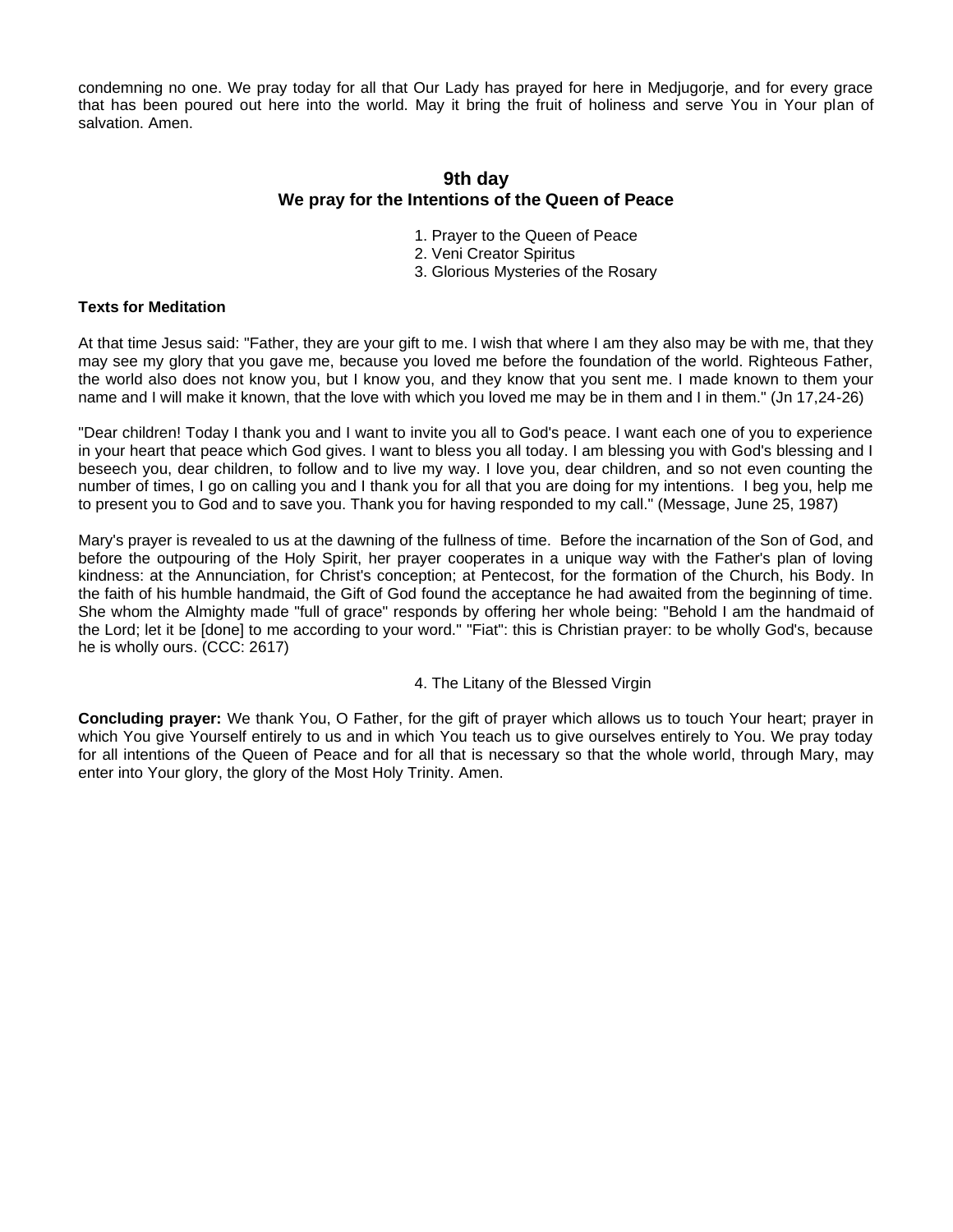# **Prayers**

## **Prayer to the Queen of Peace**

Mary, Mother of God and Our Mother, Queen of Peace! You came to us to lead us to God. Obtain for us the grace not only to say: "Be it done to me according to Your will!", but to live it, as You did. Into Your hands we put our hands, so that You may lead us to Him amidst these afflictions and woes. Through Christ, our Lord. Amen.

Creed, 7 Our Fathers, 7 Hail Marys, 7 Glory Bes.

## **Veni Creator Spiritus - Come Holy Spirit**

Come Holy Spirit, Creator, come best gift of God above, the living spring, the living fire, sweet unction and true love.

Thou who are sevenfold in Thy grace, finger of God's right hand, His promise, teaching little ones to speak and understand.

Far from us drive our deadly foe, true peace unto us bring, and through all perils lead us safe beneath Thy sacred wing.

Thou Who are called the Paraclete, from Thy bright heavenly throne, come, take possession of our souls, and make them all Thine own.

O guide our minds with Thy blest light, with love our hearts inflame; and with Thy strength, which never decays, confirm our mortal frame.

Through Thee may we the Father know, through Thee the eternal Son, and Thee the Spirit of them both, thrice-blessed Three in One.

All glory to the Father be, with his co-equal Son: the same to Thee, great Paraclete, while endless ages run. Amen.

Come Holy Spirit, fill the hearts of Your faithful, and enkindle in them the fire of Your love.

- Send forth Your Spirit and they shall be created.

- And You shall renew the face of the earth.

Let us pray: God, who taught the hearts of the faithful by the light of the Holy Spirit, grant that by the gift of the same Spirit we may be always truly wise and ever rejoice in His consolation. Through Christ our Lord. Amen.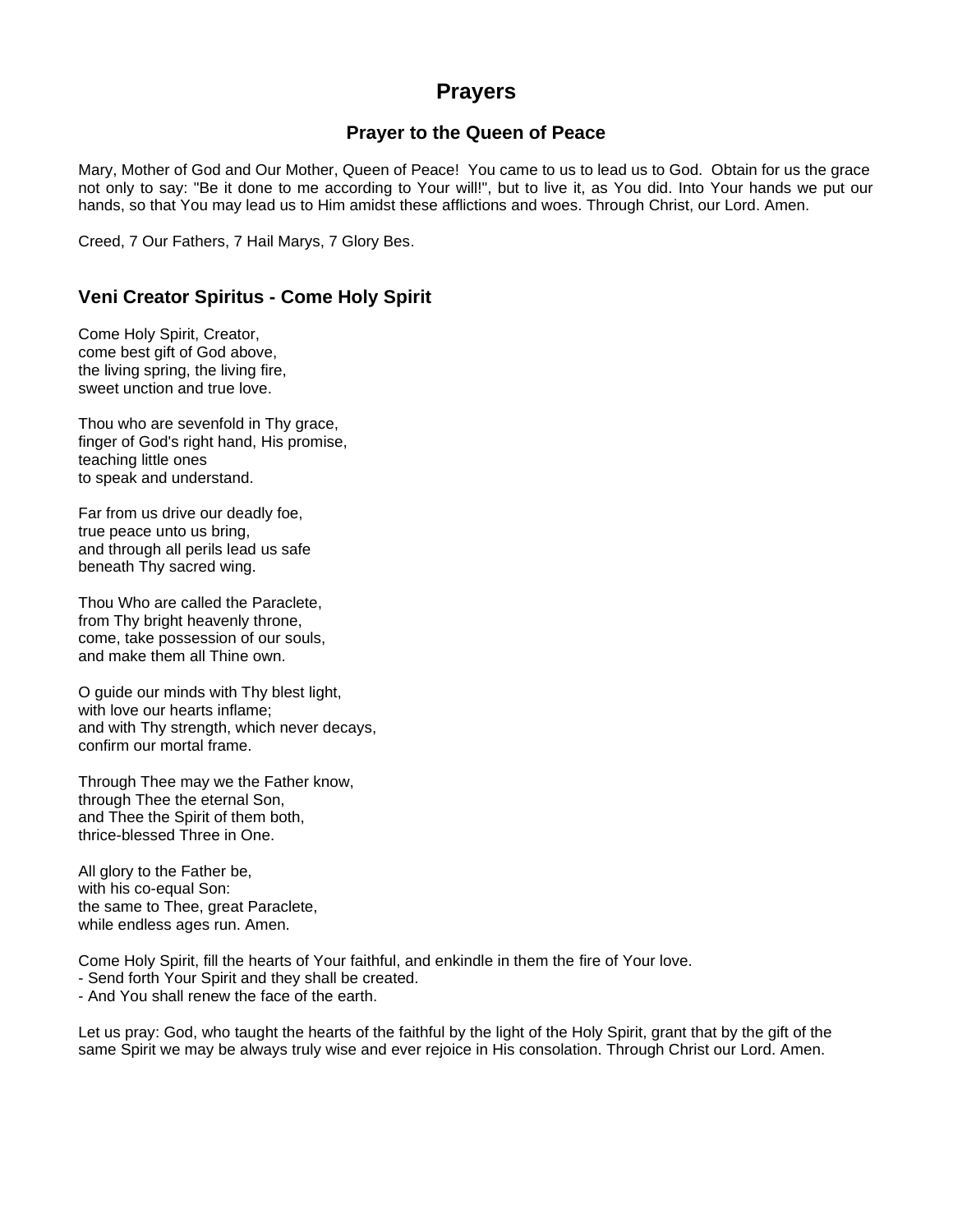# **Rosary**

## **The Joyful Mysteries**

1. The Annunciation of the Angel to Mary Our Father, 10 Hail Marys, Glory Be, O my Jesus. 2. The Visitation of Mary to Elizabeth Our Father, 10 Hail Marys, Glory Be, O my Jesus. 3. The Nativity of Our Lord in Bethlehem Our Father, 10 Hail Marys, Glory Be, O my Jesus. 4. The Presentation in the Temple Our Father, 10 Hail Marys, Glory Be, O my Jesus. 5. The Finding of Jesus in the Temple Our Father, 10 Hail Marys, Glory Be, O my Jesus.

## **The Sorrowful Mysteries**

1. The Agony of Jesus in the Garden Our Father, 10 Hail Marys, Glory Be, O my Jesus. 2. The Scourging at the Pillar Our Father, 10 Hail Marys, Glory Be, O my Jesus. 3. The Crowning with Thorns Our Father, 10 Hail Marys, Glory Be, O my Jesus. 4. The Carrying of the Cross Our Father, 10 Hail Marys, Glory Be, O my Jesus. 5. The Crucifixion and Death of our Lord Our Father, 10 Hail Marys, Glory Be, O my Jesus.

## **The Glorious Mysteries**

1. The Resurrection of Jesus from the Dead Our Father, 10 Hail Marys, Glory Be, O my Jesus. 2. The Ascension of Jesus into Heaven Our Father, 10 Hail Marys, Glory Be, O my Jesus. 3. The Descent of the Holy Spirit Our Father, 10 Hail Marys, Glory Be, O my Jesus. 4. The Assumption of Mary into Heaven Our Father, 10 Hail Marys, Glory Be, O my Jesus. 5. The Coronation of the Blessed Virgin Our Father, 10 Hail Marys, Glory Be, O my Jesus.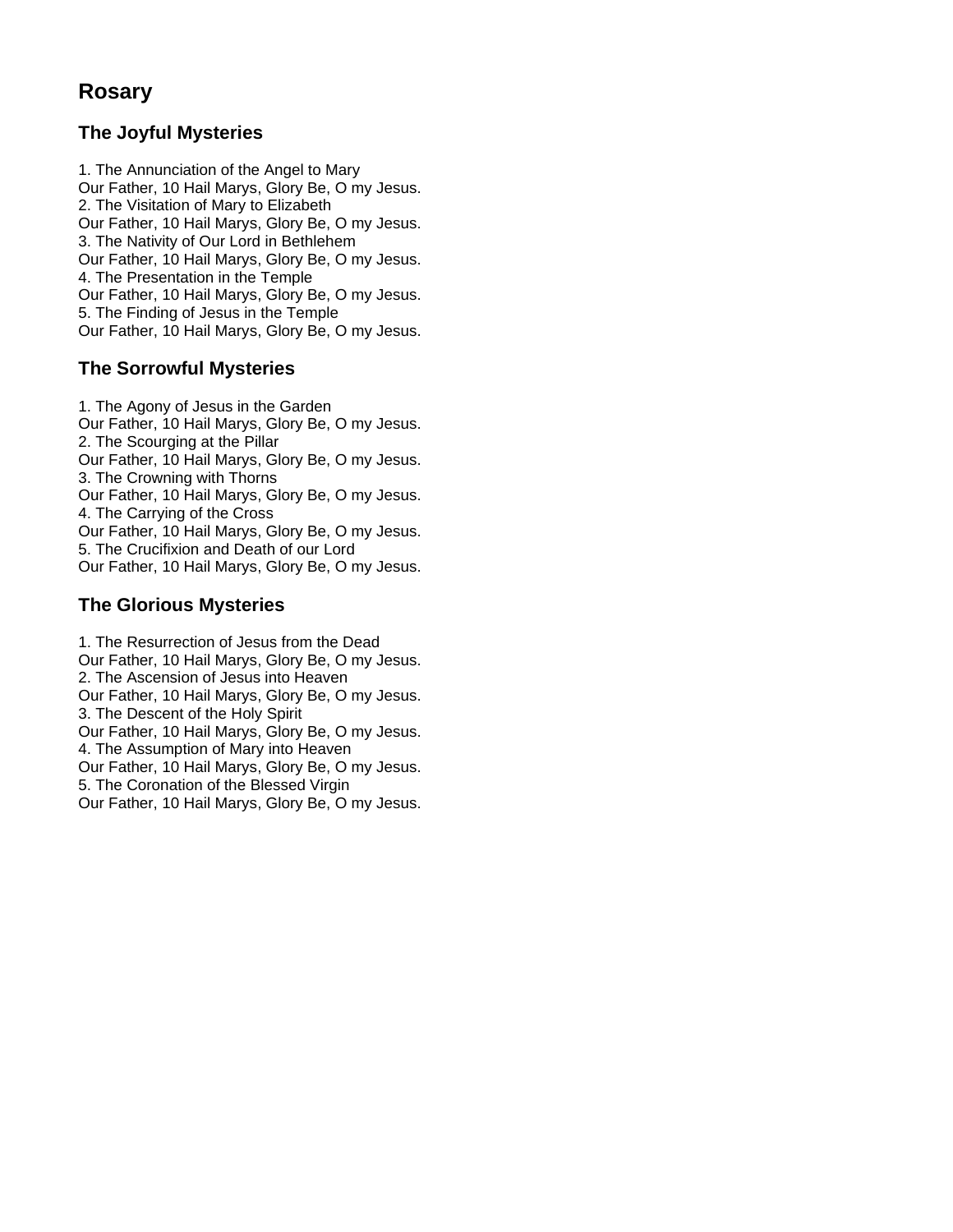## **The Litany of the Blessed Virgin**

Lord, have mercy. Christ, have mercy. Lord, have mercy. Christ, hear us. Christ, graciously hear us.

God, our heavenly Father, have mercy on us. God, the Son, Redeemer of the world, have mercy on us. God, the Holy Spirit, have mercy on us. Holy Trinity, one God, have mercy on us.

Holy Mary, pray for us Holy Mother of God, Holy Virgins of virgins, Mother of Christ, Mother of Divine Grace, Mother, most pure, Mother most chaste, Mother inviolate, Mother most undefiled, Mother most amiable, Mother most admirable, Mother of good counsel, Mother of our Creator, Mother of our Saviour, Mother of the Church, Our Mother, Virgin most prudent, Virgin most venerable, Virgin most renowned, Virgin most powerful, Virgin most merciful, Virgin most faithful, Mirror of justice, Seat of wisdom, Cause of our joy, Spiritual vessel, Vessel of Honour, Singular vessel of devotion, Mystical rose, Tower of David, Tower of ivory, House of gold, Ark of the covenant, Gate of Heaven, Morning Star, Health of the sick, Refuge of sinners, Comforter of the afflicted, Help of Christians, Queen of angels, Queen of patriarchs, Queen of prophets, Queen of martyrs, Queen of confessors, Queen of virgins, Queen of all saints,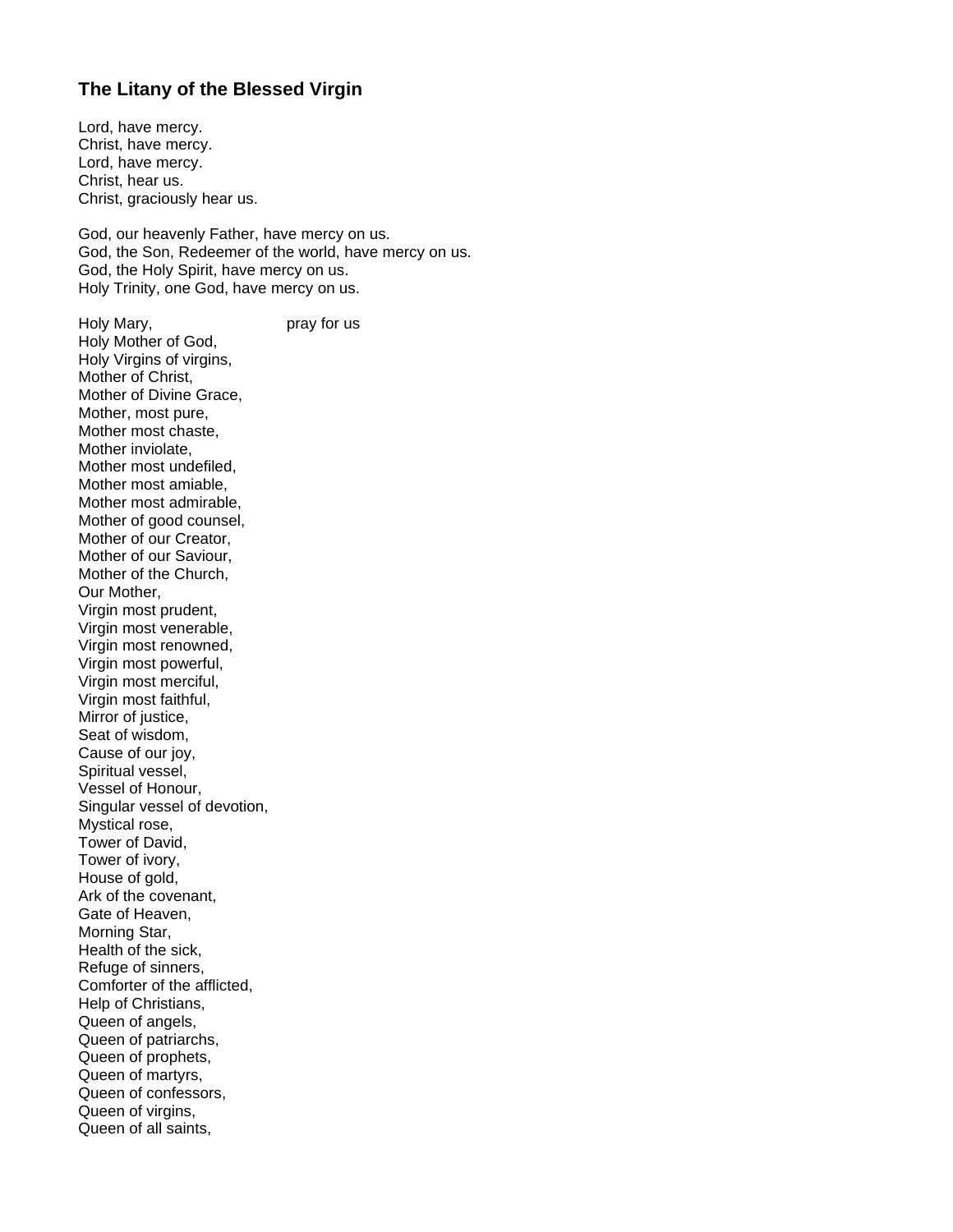Queen conceived without sin, Queen assumed into Heaven, Queen of the most holy Rosary, Queen of the families, Queen of peace,

Lamb of God, who takes away the sins of the world, spare us, O Lord! Lamb of God, who takes away the sins of the world, graciously hear us, O Lord! Lamb of God, who takes away the sins of the world, have mercy on us, O Lord!

Pray for us, o holy Mother of God, That we may be made worthy of the promises of Christ!

Let us pray: Pour forth, we beseech you, O Lord, your grace into our hearts, that we, to whom the Incarnation of Christ, your Son, was made known by the message of an angel, may by his passion and cross be brought to the glory of his Resurrection, through Christ, our Lord. Amen.

Hail! Holy Queen, Mother of Mercy, hail our life, our sweetness and our hope. To you do we cry, poor banished children of Eve. To you do we send up our sighs, mourning and weeping in this valley of tears. Turn then, O most gracious advocate, your eyes of mercy toward us; and after this our exile, show unto us the blessed fruit of your womb, Jesus, O clement! O loving! O sweet Virgin Mary!